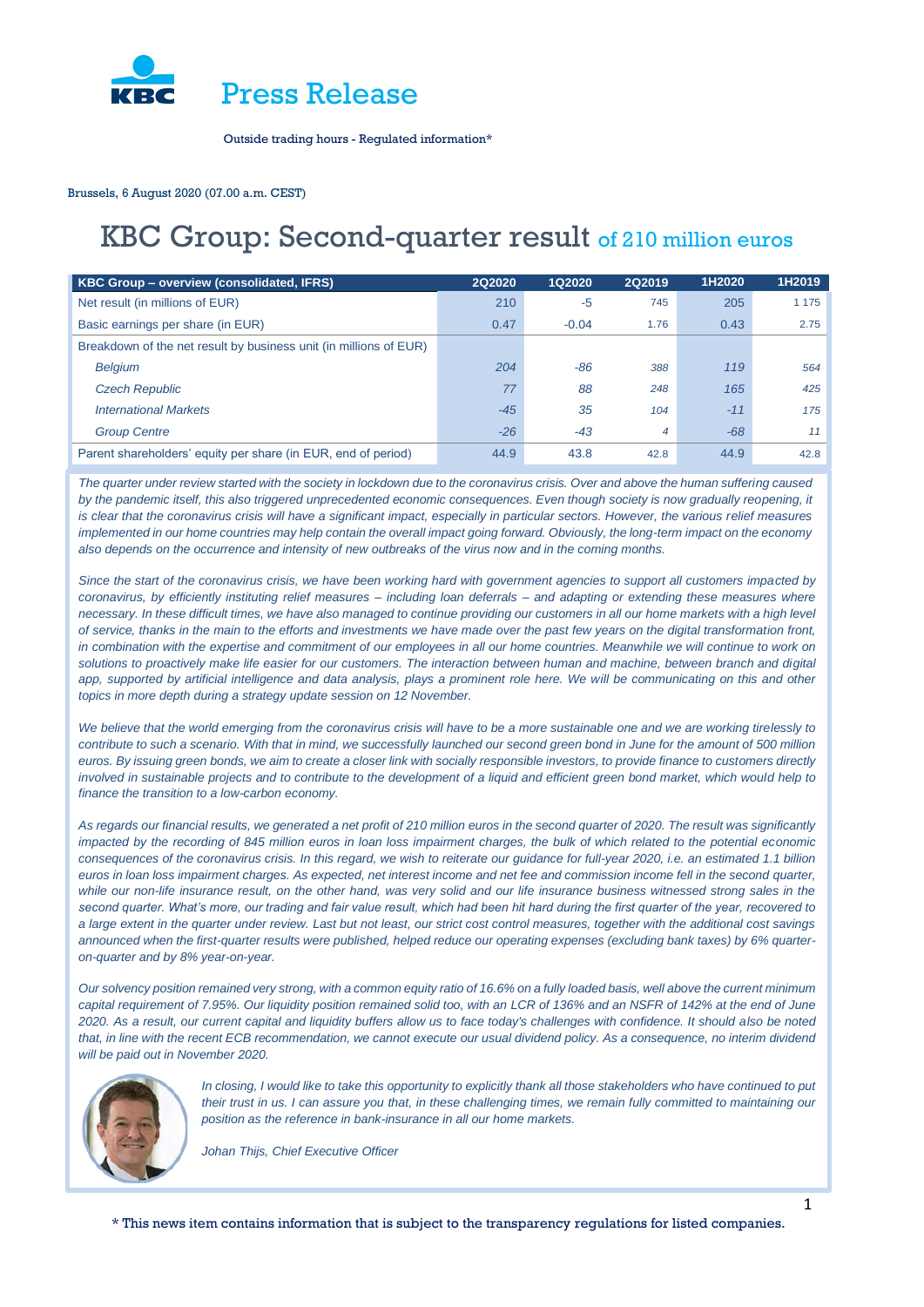

# Financial highlights in the second quarter of 2020

**The result of the quarter under review was significantly impacted by the recording of loan loss impairment charges related to the pandemic. That aside, costs were reduced significantly, the non-life insurance result was excellent and trading & fair value income recovered following the initial drop in the first quarter. Net interest income and fee and commission went down compared to the previous quarter.**

- Net interest income decreased by 9% quarter-on-quarter and by 4% year-on-year, mainly on account of the effect of interest rates being cut by the CNB in the Czech Republic, the depreciation of the Czech koruna and Hungarian forint against the euro, low reinvestment yields in general, lower portfolio lending margins in most core countries (except Belgium) and the lower netted positive impact of ALM FX swaps. Year-on-year, these negative effects were partially offset by good loan volume growth, the beneficial effect of ECB tiering, lower funding costs, a larger bond portfolio (also quarter-on-quarter) and the full consolidation of ČMSS since June 2019. Loan volumes remained more or less stable quarter-on-quarter and were up 4% year-on-year, with year-on-year growth recorded in all business units. Deposits excluding debt certificates grew by 5% quarter-on-quarter and 11% year-on-year, again with year-on-year growth in all business units.
- Technical income from our non-life insurance activities (premiums less charges, plus the ceded reinsurance result) was up 40% on its level in the year-earlier quarter, due mainly to lower technical charges (largely related to the effect of the lockdown on economic activity). Consequently, the combined ratio for the first half of 2020 amounted to an excellent 83%. Sales of our life insurance products were up 32% and 22% on their respective levels in the previous and year-earlier quarters, thanks to increased sales of unit-linked products.
- Net fee and commission income was 10% and 11% lower than the figure recorded in the previous and year-earlier quarters, respectively, due to a combination of lower fees from our asset management activities (both entry and management fees) and lower fees in relation to banking services (lower payment fees due mainly to the lockdown).
- Trading and fair value result rebounded quite strongly to 253 million euros after the significantly negative figure (-385 million euros) of the previous quarter, which had been severely impacted by the initial effects of the outbreak of the coronavirus pandemic. The recovery in the second quarter was due to, among other things, rising stock markets and decreasing counterparty credit spreads and KBC funding spread.
- Net other income was more or less in line with the figure recorded in the previous quarter, but down year-on-year as the year-earlier quarter had benefited from a 82-million-euro one-off gain on the revaluation of the 55% participation in ČMSS (related to the acquisition of the remaining stake in that company).
- Costs excluding bank taxes the bulk of which is recorded in the first quarter were down 6% and 8% on the figures recorded in the previous and year-earlier quarters, respectively, thanks to the announced cost savings and the foreign exchange effect. When certain nonoperating items are excluded and the bank taxes spread evenly throughout the year, the cost/income ratio amounted to 59% for the first half of 2020, compared to 58% for full-year 2019.
- Loan loss impairment charges amounted to 845 million euros in the quarter under review, with almost 90% of this figure relating to collective impairment charges for the coronavirus crisis. As a consequence, the credit cost ratio for the first six months of the year amounted to 0.64%, up from 0.12% for full-year 2019.
- Our liquidity position remained strong with an LCR of 136% and NSFR of 142%. Our capital base remained robust as well, with a fully loaded common equity ratio of 16.6%.

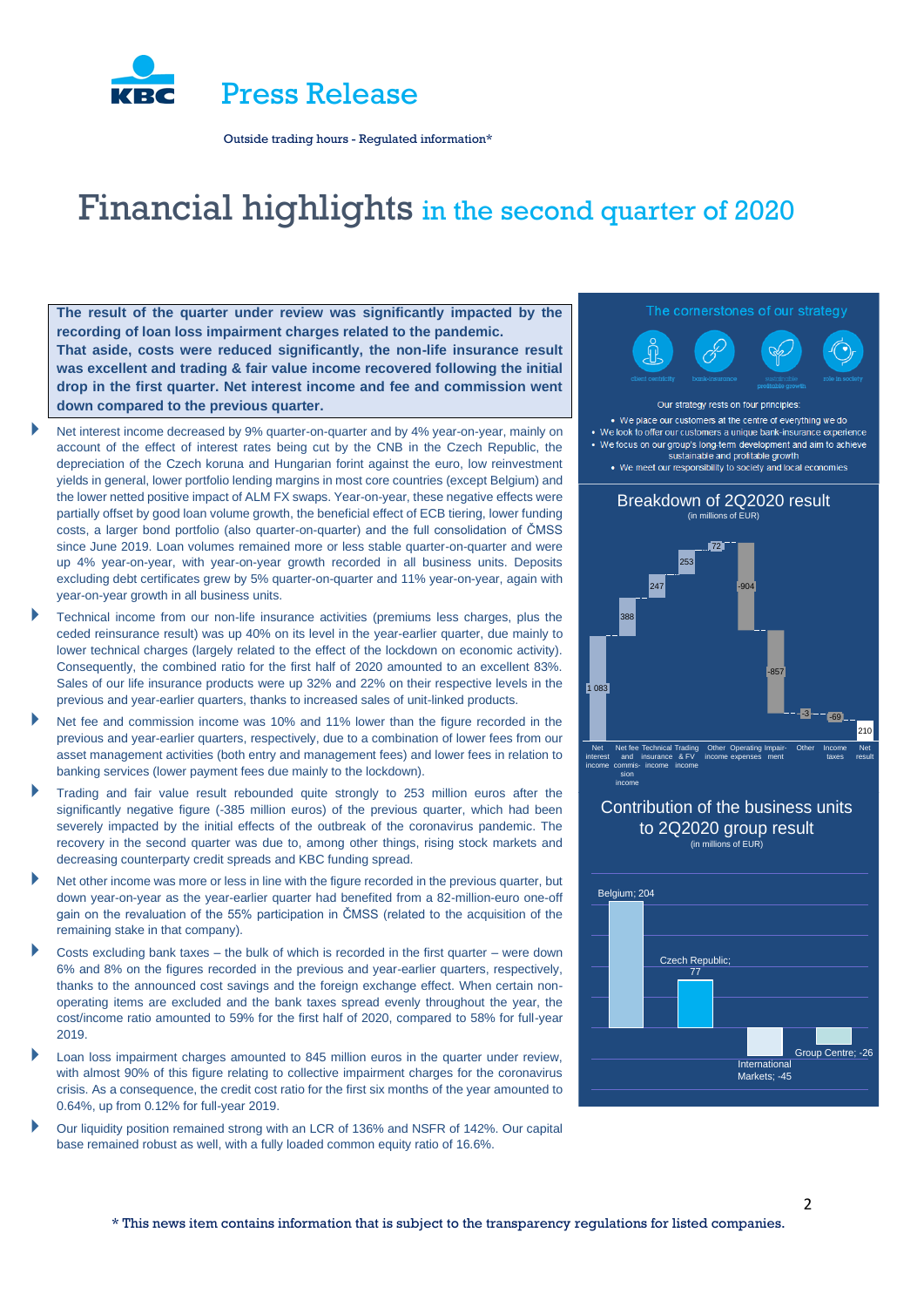

# Overview of results and balance sheet

| <b>Consolidated income statement, IFRS</b><br><b>KBC Group (in millions of EUR)</b>                                                             | 2Q2020         | 1Q2020       | 4Q2019      | 3Q2019      | 2Q2019         | 1H2020          | 1H2019         |
|-------------------------------------------------------------------------------------------------------------------------------------------------|----------------|--------------|-------------|-------------|----------------|-----------------|----------------|
| Net interest income                                                                                                                             | 1 0 8 3        | 1 1 9 5      | 1 1 8 2     | 1 1 7 4     | 1 1 3 2        | 2 2 7 8         | 2 2 6 1        |
| Non-life insurance (before reinsurance)                                                                                                         | 255            | 185          | 229         | 192         | 174            | 440             | 335            |
| <b>Earned premiums</b>                                                                                                                          | 435            | 443          | 441         | 440         | 425            | 879             | 840            |
| <b>Technical charges</b>                                                                                                                        | $-180$         | $-258$       | $-212$      | $-248$      | $-251$         | $-439$          | $-505$         |
| Life insurance (before reinsurance)                                                                                                             | $6\phantom{1}$ | 0            | 2           | $-5$        | 1              | $6\phantom{1}6$ | $-2$           |
| <b>Earned premiums</b>                                                                                                                          | 276            | 297          | 364         | 291         | 317            | 574             | 668            |
| <b>Technical charges</b>                                                                                                                        | $-271$         | $-297$       | $-363$      | $-297$      | $-316$         | $-568$          | $-669$         |
| Ceded reinsurance result                                                                                                                        | $-13$          | $-7$         | $-11$       | -9          | 1              | $-21$           | $-5$           |
| Dividend income                                                                                                                                 | 17             | 12           | 17          | 14          | 39             | 30              | 51             |
| Net result from financial instruments at fair value through P&L <sup>1</sup><br>Net realised result from debt instruments at fair value through | 253            | $-385$       | 130         | -46         | $-2$           | $-132$          | 97             |
| other comprehensive income                                                                                                                      | $\overline{2}$ | 0            | 0           | 5           | 0              | 3               | $\overline{2}$ |
| Net fee and commission income                                                                                                                   | 388            | 429          | 445         | 444         | 435            | 816             | 845            |
| Net other income                                                                                                                                | 53             | 50           | 47          | 43          | 133            | 102             | 192            |
| <b>Total income</b>                                                                                                                             | 2043           | 1 4 7 9      | 2041        | 1813        | 1913           | 3522            | 3775           |
| <b>Operating expenses</b>                                                                                                                       | $-904$         | $-1338$      | $-1045$     | $-975$      | $-988$         | $-2242$         | $-2283$        |
| Impairment                                                                                                                                      | $-857$         | $-141$       | $-82$       | $-26$       | $-40$          | $-997$          | $-109$         |
| Of which: on financial assets at amortised cost and at fair value through<br>other comprehensive income <sup>2</sup>                            | $-845$         | $-121$       | $-75$       | $-25$       | $-36$          | $-966$          | $-103$         |
| Share in results of associated companies & joint ventures                                                                                       | $-3$           | -3           | $-1$        | $\mathbf 0$ | 4              | $-7$            | 8              |
| Result before tax                                                                                                                               | 279            | $-3$         | 912         | 812         | 889            | 276             | 1 3 9 2        |
| Income tax expense                                                                                                                              | $-69$          | $-2$         | $-210$      | $-200$      | $-144$         | $-71$           | $-217$         |
| Result after tax                                                                                                                                | 210            | $-5$         | 702         | 612         | 745            | 205             | 1 1 7 5        |
| attributable to minority interests                                                                                                              | $\overline{0}$ | $\mathbf{0}$ | $\mathbf 0$ | $\mathbf 0$ | $\overline{0}$ | $\overline{0}$  | $\mathbf{0}$   |
| attributable to equity holders of the parent                                                                                                    | 210            | -5           | 702         | 612         | 745            | 205             | 1 1 7 5        |
| Basic earnings per share (EUR)                                                                                                                  | 0.47           | $-0.04$      | 1.66        | 1.44        | 1.76           | 0.43            | 2.75           |
| Diluted earnings per share (EUR)                                                                                                                | 0.47           | $-0.04$      | 1.66        | 1.44        | 1.76           | 0.43            | 2.74           |
| Key consolidated balance sheet figures<br><b>KBC Group (in millions of EUR)</b>                                                                 | 30-06-2020     | 31-03-2020   | 31-12-2019  | 30-09-2019  | 30-06-2019     |                 |                |
| <b>Total assets</b>                                                                                                                             | 317 388        | 301 451      | 290 735     | 294 830     | 289 548        |                 |                |
| Loans and advances to customers, excl. reverse repos                                                                                            | 157 563        | 158 364      | 155 816     | 154 863     | 154 169        |                 |                |
| Securities (equity and debt instruments)                                                                                                        | 72 131         | 67 176       | 65 633      | 65 122      | 63746          |                 |                |
| Deposits from customers & debt certificates, excl. repos                                                                                        | 210 811        | 208 293      | 203 369     | 205 270     | 199 138        |                 |                |
| Technical provisions, before reinsurance                                                                                                        | 18775          | 18816        | 18 5 60     | 18 549      | 18 652         |                 |                |
| Liabilities under investment contracts, insurance                                                                                               | 12 505         | 11 979       | 13 610      | 13 4 56     | 13 3 8 1       |                 |                |
| Parent shareholders' equity                                                                                                                     | 18710          | 18 2 20      | 18 8 65     | 18 086      | 17799          |                 |                |
| <b>Selected ratios</b><br><b>KBC group (consolidated)</b>                                                                                       | 1H2020         | FY2019       |             |             |                |                 |                |
| Return on equity                                                                                                                                | $2\%^{3}$      | 14%          |             |             |                |                 |                |
| Cost/income ratio, banking<br>(when excluding certain non-operating items and spreading bank taxes<br>evenly throughout the year)               | 66%<br>(59%)   | 58%<br>(58%) |             |             |                |                 |                |
| Combined ratio, non-life insurance                                                                                                              | 83%            | 90%          |             |             |                |                 |                |
| Common equity ratio, Basel III Danish Compromise, fully loaded [transitional]                                                                   | 16.6% [16.6%]  | 17.1%        |             |             |                |                 |                |
| Common equity ratio, FICOD fully loaded [transitional]                                                                                          | 15.4% [15.5%]  | 15.8%        |             |             |                |                 |                |
| Leverage ratio, Basel III fully loaded [transitional]                                                                                           | 6.0% [6.0%]    | 6.8%         |             |             |                |                 |                |
| Credit cost ratio                                                                                                                               | 0.64%          | 0.12%        |             |             |                |                 |                |
| Impaired loans ratio                                                                                                                            | 3.4%           | 3.5%         |             |             |                |                 |                |
| for loans more than 90 days past due                                                                                                            | 1.9%           | 1.9%         |             |             |                |                 |                |
| Net stable funding ratio (NSFR)                                                                                                                 | 142%           | 136%         |             |             |                |                 |                |
| Liquidity coverage ratio (LCR)                                                                                                                  | 136%           | 138%         |             |             |                |                 |                |

1 Also referred to as 'Trading and fair value income'. 2 Also referred to as 'Loan loss impairment'. 3 4% when bank taxes are spread evenly throughout the year.

We provide a full overview of our IFRS consolidated income statement and balance sheet in the 'Consolidated financial statements' section of the quarterly report. Condensed statements of comprehensive income, changes in shareholders' equity, as well as several notes to the accounts, are also available in the same section. As regards the (changes in) definition of ratios, see 'Details of ratios and terms' in the quarterly report.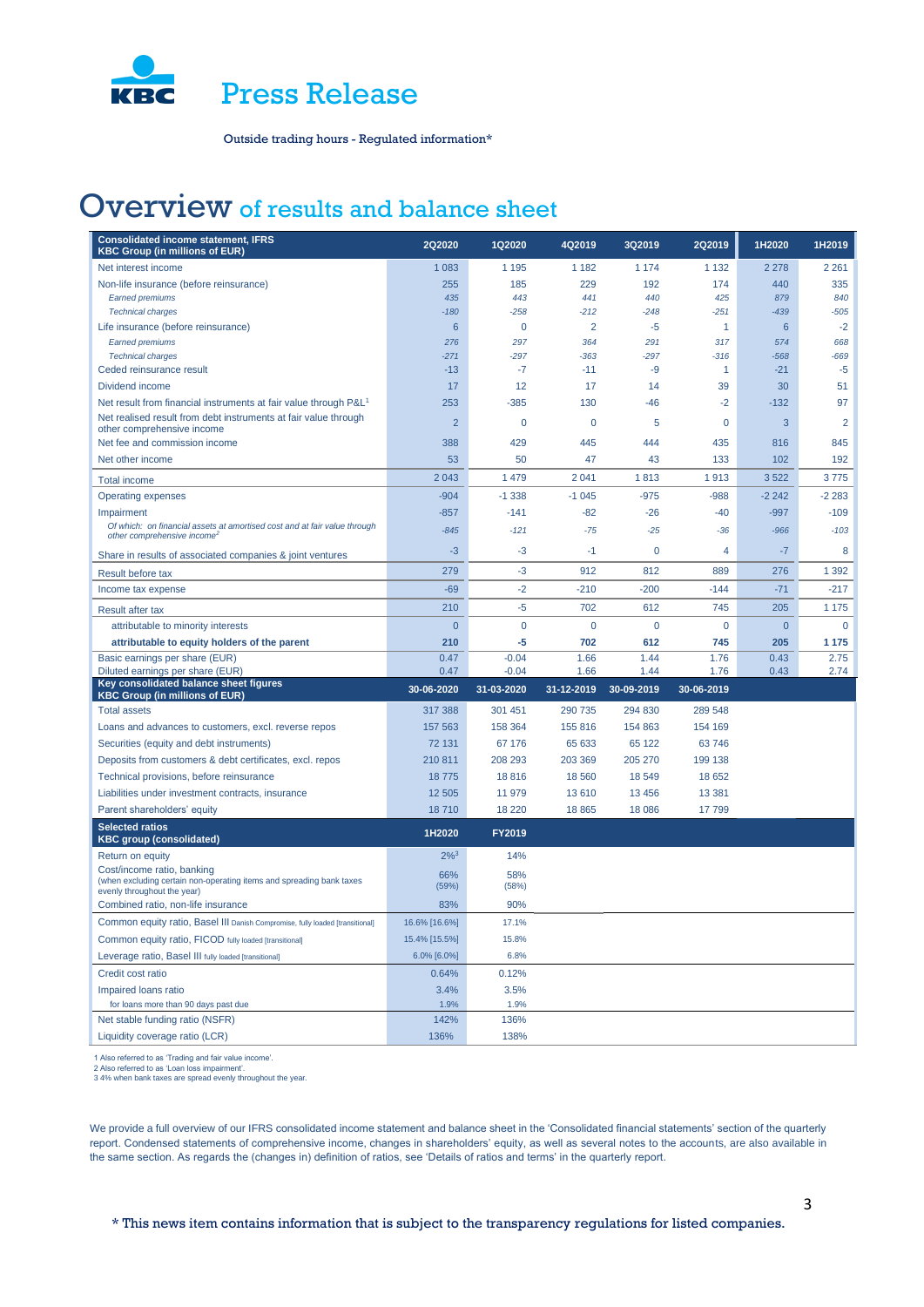

# Analysis of the quarter (2Q2020)

2 043 million euros

Total income increased by 38% quarter-on-quarter, due almost entirely to the recovery<br>of our trading and fair value income, following the buge drop in the previous quarter that of our trading and fair value income, following the huge drop in the previous quarter that had been caused by the initial financial market turmoil after the outbreak of the pandemic. All other income items combined fell slightly quarter-on-quarter, with the decrease in net interest income and in net fee and commission income being partly offset by higher technical insurance income and seasonally higher dividend income.

**Net interest income** amounted to 1 083 million euros in the quarter under review, down 9% on the figure recorded in the previous quarter and 4% year-on-year. In both cases, the decrease was mainly related to the effect of interest rates being cut by the CNB in the Czech Republic, the depreciation of the Czech koruna and Hungarian forint against the euro, low reinvestment yields in general, lower portfolio lending margins in most core countries (except Belgium), the lower netted positive impact of ALM FX swaps, and the fact that the previous quarter had included a positive one-off item. In the year-on-year comparison, these negative effects were partially offset by good loan volume growth (see next paragraph), the beneficial effect of ECB tiering, lower funding costs, a larger bond portfolio (also quarter-on-quarter) and the full consolidation of ČMSS since June 2019 (ČMSS was consolidated for the full three months in the second quarter of 2020, but for just one month in the second quarter of 2019 – this impact is referred to as the 'ČMSS impact' elsewhere in this publication).

The total volume of customer lending (158 billion euros) was more or less stable quarter-on-quarter but went up by 4% year-on-year, with year-on-year growth recorded in all business units. Customer deposits including debt certificates (211 billion euros) were up 1% quarter-on-quarter and 7% year-on-year, again with year-on-year growth in all business units. Excluding debt certificates, deposits were even up 5% quarter-on-quarter and 11% year-onyear. The net interest margin for the quarter under review amounted to 1.82%, 15 and 12 basis points down on the figures recorded in the previous quarter and year-earlier quarter, respectively.

Technical income from our **non-life insurance activities** (earned premiums less technical charges, plus the ceded reinsurance result) contributed 247 million euros to total income, up 43% quarter-on-quarter and 40% on the corresponding year-earlier quarter. The quarter-on-quarter increase came about primarily because of lower technical charges (the quarter under review included the positive effect of the lockdown on claims, whereas the previous quarter had included the significant impact of storms in Belgium), which more than offset the slight decrease in earned premiums. The year-on-year increase was due mainly to a combination of lower charges (a lower level due to lockdown in the quarter under review, whereas the reference quarter had been negatively impacted by storm-related claims and a re-assessment of claims provisions) and a slight increase in premium income, despite a lower ceded reinsurance result. Overall, the combined ratio for the first half of 2020 came to an excellent 83%, compared to 90% for full-year 2019.

Technical income from our **life insurance activities** (earned premiums less technical charges, plus the ceded reinsurance result) amounted to 1 million euros, compared to 4 million euros in the previous quarter and 0 million euros in the year-earlier quarter. Sales of life insurance products in the quarter under review (561 million euros) were up 32% and 22% on the level recorded in the previous and year-earlier quarters, respectively (thanks to increased sales of unit-linked products in Belgium due to the launch of new products), which more than offset lower sales of guaranteed-interest products. Overall, the share of unit-linked products in our total life insurance sales increased to 58% in the quarter under review, with guaranteed-interest products accounting for the remaining 42%.

In the quarter under review, **net fee and commission income** amounted to 388 million euros. Compared to the previous and year-earlier quarters, this represented a significant drop of 10% and 11%, respectively. In both cases, the decrease was caused primarily by the effects of the coronavirus pandemic on asset management-related fees (a decline in entry fees due to decreased sales and margins, and a decline in management fees due to the lower average level of assets under management in combination with lower margins). Moreover, fees related to banking services also fell (payment services fees, for instance, decreased due in part to the generally lower level of activity following lockdown). These negative items were only partially offset by the lower level of distribution fees paid (quarter-on-quarter) and the ČMSS impact (year-on-year). At the end of June 2020, our total assets under management amounted to 202 billion euros, up 4% quarter-on-quarter but down 4% year-on-year. The quarter-onquarter increase was due to a recovery in asset prices (+5%) in the second quarter, combined with a limited net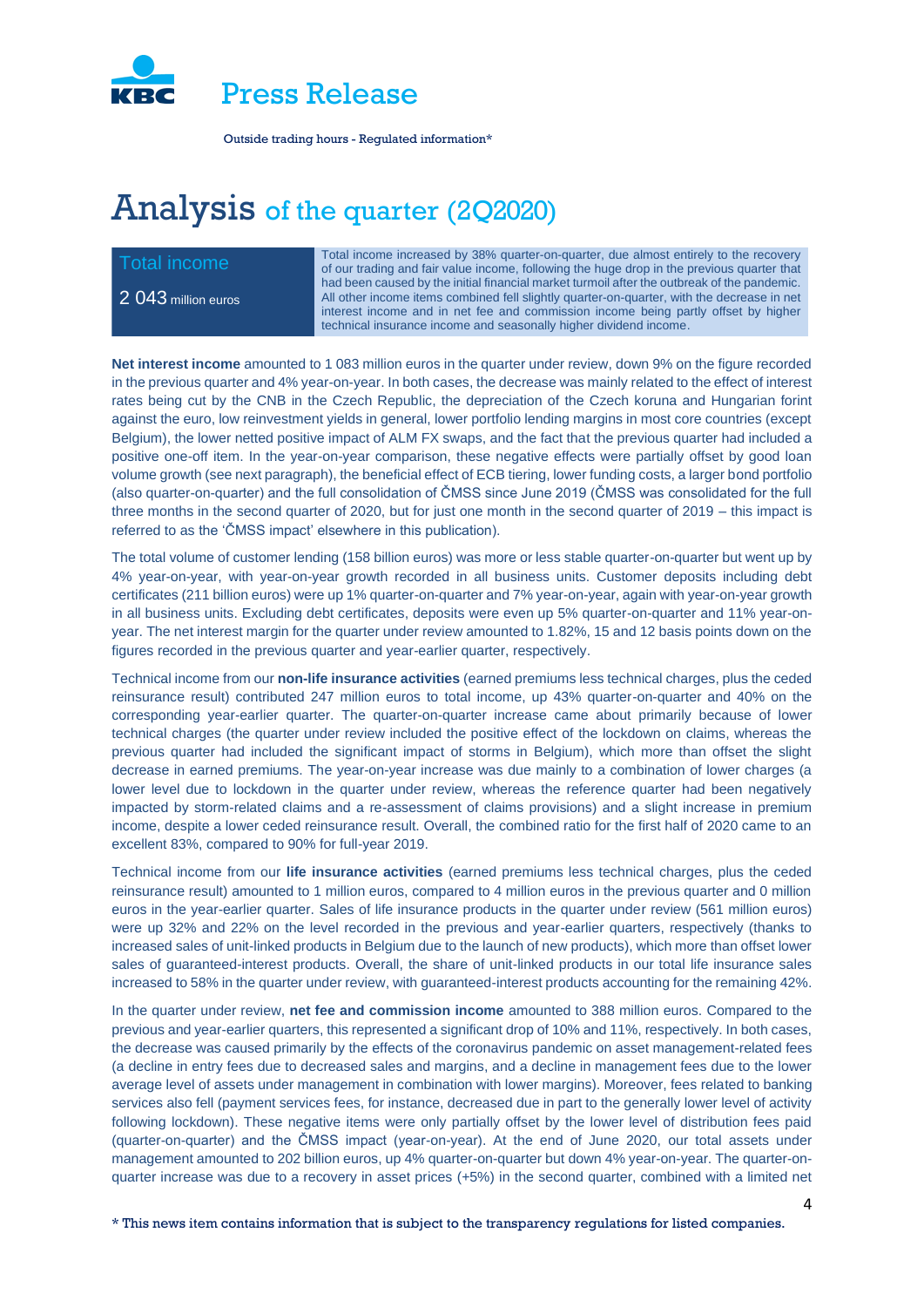

outflow of assets (-1%). The year-on-year decrease resulted from a combination of lower asset prices (-1%) and net outflows (-3%).

The **net result from financial instruments at fair value** (trading and fair value income) amounted to a positive 253 million euros, as opposed to -385 million euros in the previous quarter (which had been impacted by the initial market turmoil following the outbreak of the coronavirus crisis) and -2 million euros in the year-earlier quarter. The trading and fair value results for the quarter under review recovered largely from their level of the previous quarter, as they were positively impacted by rising stock markets and decreasing counterparty credit spreads and KBC funding spread, partly offset by lower long-term interest rates.

The **other remaining income** items included dividend income of 17 million euros, up on the figure recorded in the previous quarter (as the second quarter of the year traditionally includes the bulk of received dividends), but down on the year-earlier figure as a consequence of generally lower dividend payments due to the coronavirus crisis. The remaining income lines also include 53 million euros in net other income. This is in line with the normal run rate for this item, but down on the figure recorded in the year-earlier quarter, which had benefited from an 82-million-euro revaluation gain on the stake in ČMSS that had been triggered by the acquisition of the remaining participation in that company in that quarter.

# 904 million euros

Operating expenses Excluding bank taxes, operating expenses in the second quarter were down 6% on the previous quarter, thanks to strict cost containment. The cost/income ratio for the first half of 2020 amounted to 66%, or 59% when certain non-operating items are excluded and bank taxes are spread evenly through the year.

Operating expenses in the second quarter of 2020 amounted to 904 million euros. The quarter-on-quarter comparison is distorted by the upfront recognition in the first quarter of most of the bank taxes for the full year (27 million euros in the second quarter of 2020; 407 million euros in the first quarter of 2020; 30 million euros in the second quarter of 2019). Excluding bank taxes, expenses decreased by 6% quarter-on-quarter and by 8% yearon-year, thanks in essence to the announced cost savings, which led to, inter alia, a decrease in accruals for variable remuneration, a reduction in FTEs, lower marketing, travel, facilities and event costs (these four cost items were directly related to the effects of lockdown), as well as to the depreciation of the Czech koruna and Hungarian forint against the euro. These items largely offset the negative impact of items such as wage drift and the ČMSS impact (year-on-year).

The cost/income ratio of our banking activities came to 66% for the first half of 2020, but was distorted by most of the bank taxes being recorded in the first quarter. Excluding certain non-operating items and spreading bank taxes evenly throughout the year, the ratio amounted to 59%, compared to 58% for full-year 2019.

845-million-euro charge

Loan loss impairment We recorded a net loan loss impairment charge of 845 million euros, up on the 121 million euros recorded in the previous quarter. Almost 90% of the loan loss impairment in the second quarter related to collective impairment charges for the effects of the coronavirus crisis. The credit cost ratio for the first half of the year went up to 0.64%.

In the second quarter of 2020, we recorded an 845-million-euro net loan loss impairment charge, compared with a net charge of 121 million euros in the previous quarter and 36 million euros in the second quarter of 2019. 746 million euros of that 845 million euros related to collective impairment charges for the coronavirus crisis. Of this amount, 596 million euros related to an expert-based calculation ('management overlay' based on certain stress assumptions depending on country, segment, sector and probability-weighted macroeconomic scenarios) and 150 million euros was captured by the ECL models through updated macroeconomic variables. A detailed calculation and background information regarding this calculation can be found in Note 1.4 of the 'Consolidated financial statements' section of the quarterly report. It should be noted that the full collective expected credit losses for the coronavirus crisis – based on the assumptions at the end of the second quarter - have already been recorded in the first half of 2020.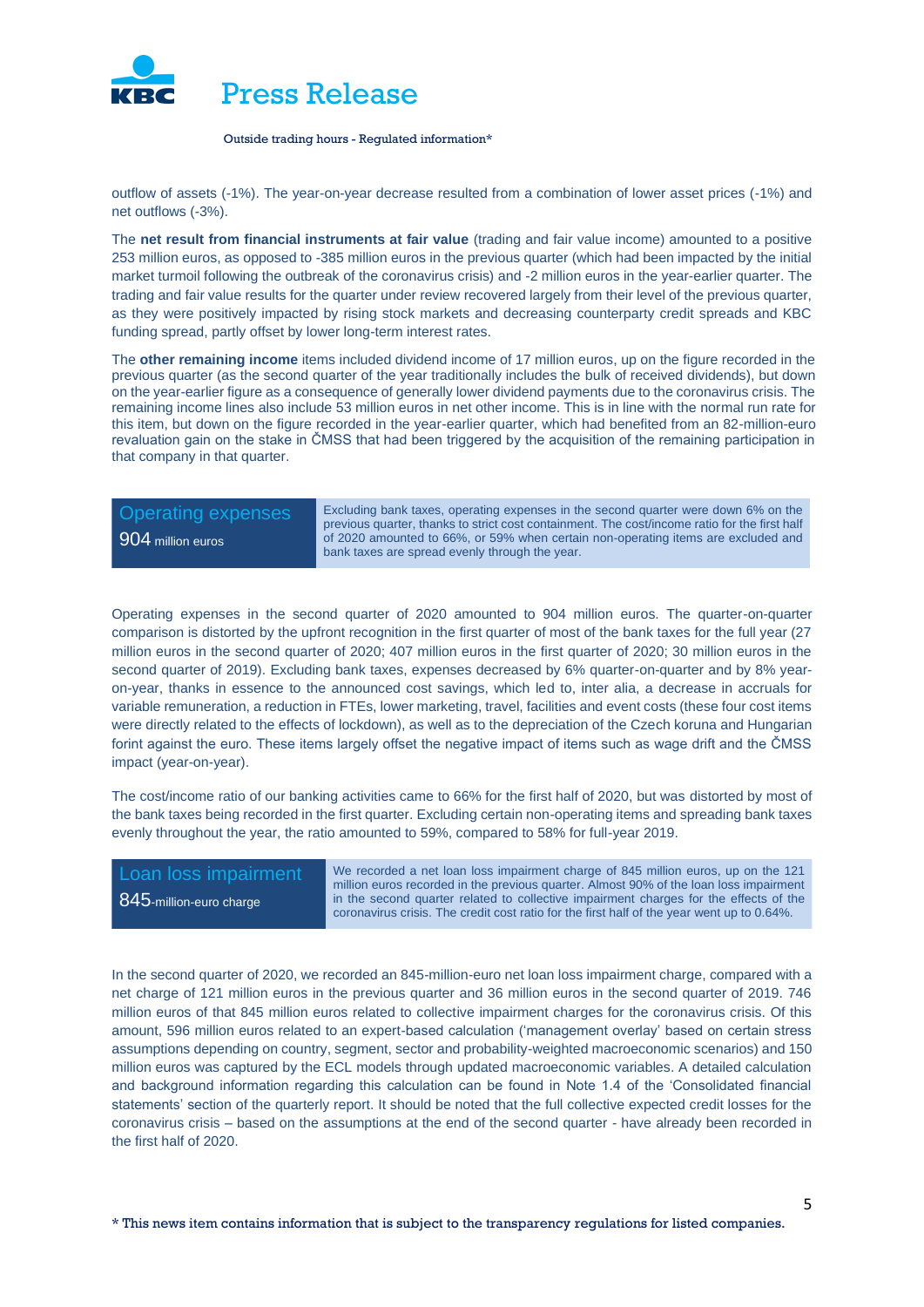

Broken down by country, loan loss impairment charges in the second quarter of 2020 came to 458 million euros in Belgium, 170 million euros in the Czech Republic, 41 million euros in Slovakia, 55 million euros in Hungary, 23 million euros in Bulgaria and 97 million euros in Ireland. For the entire group, the credit cost ratio increased to 0.64% for the first half of 2020 (0.20% excluding the amount recorded for the coronavirus pandemic), up from 0.12% for full-year 2019.

The impaired loans ratio was down slightly on its level at the start of the year. At the end of June 2020, some 3.4% of our total loan book was classified as impaired (stage 3), compared to 3.5% at year-end 2019. Impaired loans that are more than 90 days past due amounted to 1.9% of the loan book, comparable to the figure recorded at year-end 2019.

For an indication of the expected impact of loan loss impairment for full-year 2020, see 'Guidance' on page 10 of this publication.

Impairment on assets other than loans amounted to 12 million euros, compared to 20 million euros in the previous quarter and 4 million euros in the second quarter of 2019. The figures for the quarter under review and the previous quarter relate principally to the accounting treatment of various payment moratoria in our home countries.

| Net result       | <b>Belgium</b>    | <b>Czech Republic</b> | <b>International Markets</b> | <b>Group Centre</b> |
|------------------|-------------------|-----------------------|------------------------------|---------------------|
| by business unit |                   |                       |                              |                     |
|                  | 204 million euros | million euros         | -45 million euros            | $-26$ million euros |

Belgium: the net result (204 million euros) increased by 290 million euros quarter-on-quarter. Excluding bank taxes (the bulk of which are recorded in the first quarter and hence distort the quarter-on-quarter comparison), the net result still went up by 75 million euros (58%), as the strong rebound in trading and fair value income (following the huge drop in the first quarter of the year), higher technical non-life insurance result (lower claims) and lower costs more than offset the negative impact of the significant increase in loan loss impairment charges (most of which related to the impact of the coronavirus crisis) and lower net fee and commission income and net interest income.

Czech Republic: the net result (77 million euros) was down 12% on its level for the previous quarter. Excluding bank taxes (the bulk of which are recorded in the first quarter) and the effect of the depreciation of the Czech koruna against the euro, the net result was down 32% quarter-on-quarter, as significantly higher loan loss impairment charges (primarily related to the impact of the coronavirus crisis) and lower net interest income (following the CNB's rate cuts, among other things) more than offset the rebound in the trading and fair value result (following the decline in the first quarter) and the reduction in costs.

International Markets: the -45-million-euro net result breaks down as follows: -6 million euros in Slovakia, 16 million euros in Hungary, 14 million euros in Bulgaria and -70 million euros in Ireland. For the business unit as a whole, the net result was down 80 million euros quarter-on-quarter, or 127 million euros excluding bank taxes. The latter decrease came about mainly on account of higher loan loss impairment charges (in all countries; largely related to the impact of the coronavirus crisis), which were only partially offset by increased trading and fair value income and lower costs.

Group Centre: the net result (-26 million euros) was up 17 million euros quarter-on-quarter, thanks essentially to higher trading and fair value income and increased net interest income, which more than offset the absence of loan loss impairment reversals in the quarter under review and the lower ceded reinsurance result.

|                                                                                                                           | <b>Belaium</b> |               |        | <b>Czech Republic</b> |        | <b>International Markets</b> |  |
|---------------------------------------------------------------------------------------------------------------------------|----------------|---------------|--------|-----------------------|--------|------------------------------|--|
| Selected ratios by business unit                                                                                          | 1H2020         | <b>FY2019</b> | 1H2020 | <b>FY2019</b>         | 1H2020 | <b>FY2019</b>                |  |
| Cost/income ratio, banking (excluding certain non-operating items<br>and spreading bank taxes evenly throughout the year) | 58%            | 60%           | 48%    | 47%                   | 68%    | 68%                          |  |
| Combined ratio, non-life insurance                                                                                        | 85%            | 89%           | 86%    | 94%                   | 78%    | 88%                          |  |
| Credit cost ratio <sup>*</sup>                                                                                            | 0.63%          | 0.22%         | 0.62%  | 0.04%                 | 0.82%  | $-0.07%$                     |  |
| Impaired loans ratio                                                                                                      | 2.4%           | 2.4%          | 2.2%   | 2.3%                  | 7.8%   | 8.5%                         |  |

\* A negative figure indicates a net impairment release (positively affecting results). See 'Details of ratios and terms' in the quarterly report.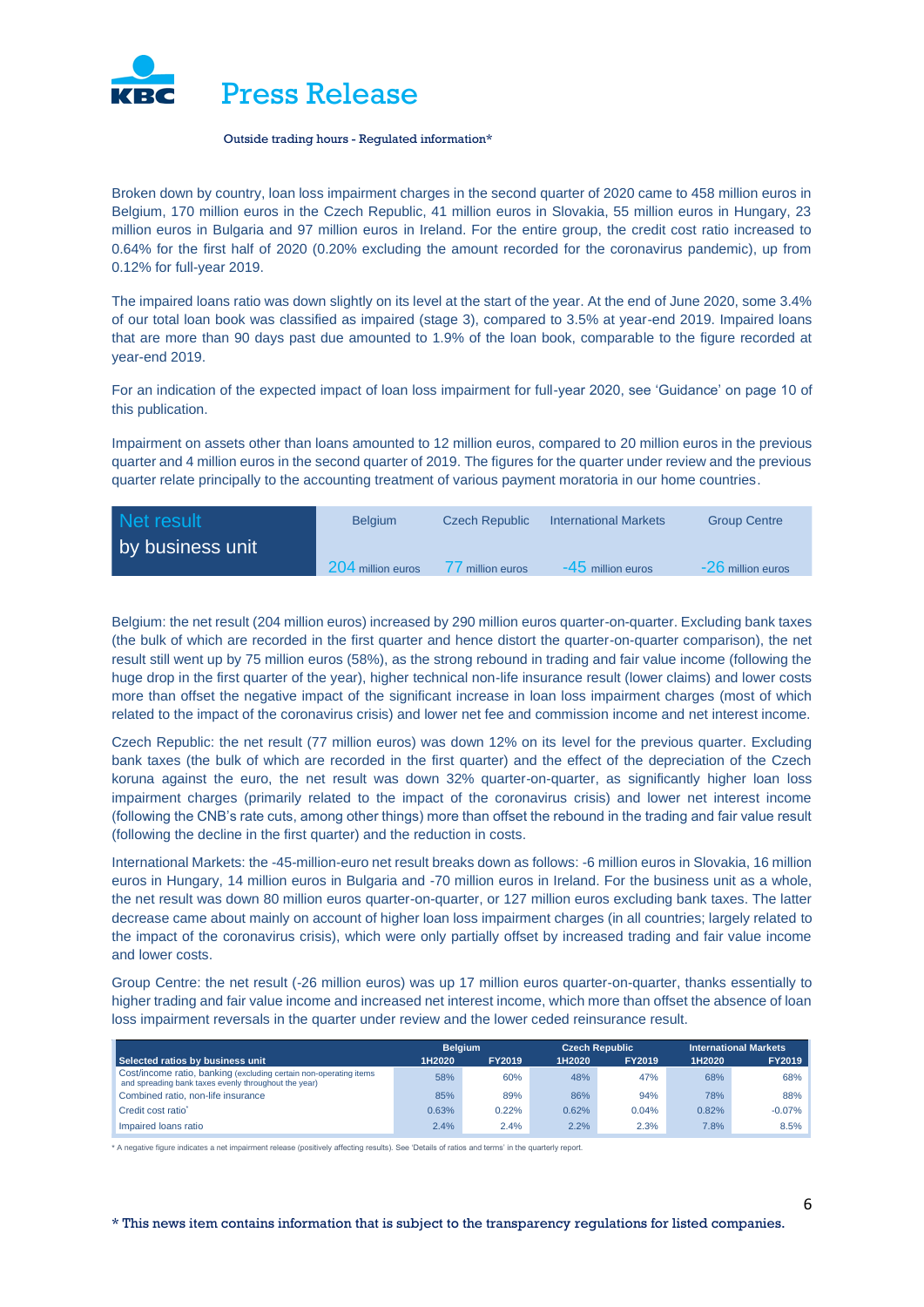

A full results table is provided in the 'Additional information' section of the quarterly report. A short analysis of the results per business unit is provided in the analyst presentation (available at [www.kbc.com\)](http://www.kbc.com/).

| <b>Equity, solvency and</b><br>liquidity | <b>Total</b><br>equity | Common equity<br>ratio<br>(fully loaded) | Liquidity coverage<br>ratio | Net stable funding<br>ratio |
|------------------------------------------|------------------------|------------------------------------------|-----------------------------|-----------------------------|
|                                          | 20.2 billion euros     | 16.6%                                    | 136%                        | 142%                        |

At the end of June 2020, total equity amounted to 20.2 billion euros, comprising 18.7 billion euros in parent shareholders' equity and 1.5 billion euros in additional tier-1 instruments. Total equity was down 0.2 billion euros on its level at the end of 2019, owing to the combined effect of a number of items, including the profit for the halfyear period (+0.2 billion euros), a decrease in the revaluation reserves for equity instruments of the insurance company (the so-called 'insurance overlay approach'; -0.1 billion euros), translation differences (-0.3 billion euros, due largely to the depreciation of the Czech koruna and Hungarian forint in the period under review) and a number of other minor items. We have provided details of these changes in the 'Consolidated financial statements' section of the quarterly report (under 'Consolidated statement of changes in equity').

At 30 June 2020, our fully loaded common equity ratio (Basel III, under the Danish compromise) amounted to a solid 16.6%, compared to 16.3% at 31 March 2020 and 17.1% at the end of 2019. Our fully loaded leverage ratio (Basel III, fully loaded) came to 6.0%, compared to 6.8% at the end of 2019. The solvency ratio for KBC Insurance under the Solvency II framework was 198% at the end of June 2020, compared to 202% at the end of 2019.

Our liquidity position remained excellent too, as reflected in an LCR ratio of 136% and an NSFR ratio of 142% at the end of the quarter under review (compared to 138% and 136%, respectively, at the end of 2019).

### **Analysis of the year-to-date period (1H2020)**

| Net result        | The net result for the first half of 2020 amounted to 205 million euros, compared to 1 175<br>million euros in the corresponding period of 2019. The decline was largely accounted for                                                                                                                                                                                                                                                                                                                                                                 |
|-------------------|--------------------------------------------------------------------------------------------------------------------------------------------------------------------------------------------------------------------------------------------------------------------------------------------------------------------------------------------------------------------------------------------------------------------------------------------------------------------------------------------------------------------------------------------------------|
| 205 million euros | by the impact of the coronavirus lockdown and related economic turmoil, which pushed<br>up loan loss impairments from 103 million euros in the first half of 2019 to 966 million<br>euros in the period under review. Moreover, net fee and commission income, trading and<br>fair value income, dividend income and net other income were all down on their reference<br>period levels. On the positive side, net interest income increased slightly and the<br>technical insurance result rose, while costs fell compared to the first half of 2019. |

Highlights (compared to the first half of 2019):

- Slightly higher **net interest income** (up 1% to 2 278 million euros), as inter alia higher commercial lending volumes (see below), somewhat lower funding costs, the effect of ECB tiering, a larger bond portfolio and the ČMSS impact (consolidated for six months in 2020 compared to just one month in the first half of 2019) more than offset the negative impact of rate cuts in the Czech Republic, the negative effects of lower reinvestment yields, continued pressure on portfolio margins in most core countries (except Belgium), the lower netted positive impact of ALM FX swaps and the depreciation of the Czech koruna and Hungarian forint against the euro. The volume of deposits and debt certificates increased by 7% (or 11% excluding debt certificates) and lending volumes increased by 4%, with growth in all business units. The net interest margin in the first half of 2020 came to 1.89%, down 7 basis points year-on-year.
- An increase in the contribution to profit made by the **technical insurance result** (up 30% to 425 million euros). The non-life insurance technical result was up 27% on the figure for the year-earlier period, thanks largely to the lower level of technical charges (partly related to the lower level of claims due to the lockdown). The yearto-date non-life combined ratio amounted to 83%, compared to 90% for full-year 2019. Life insurance sales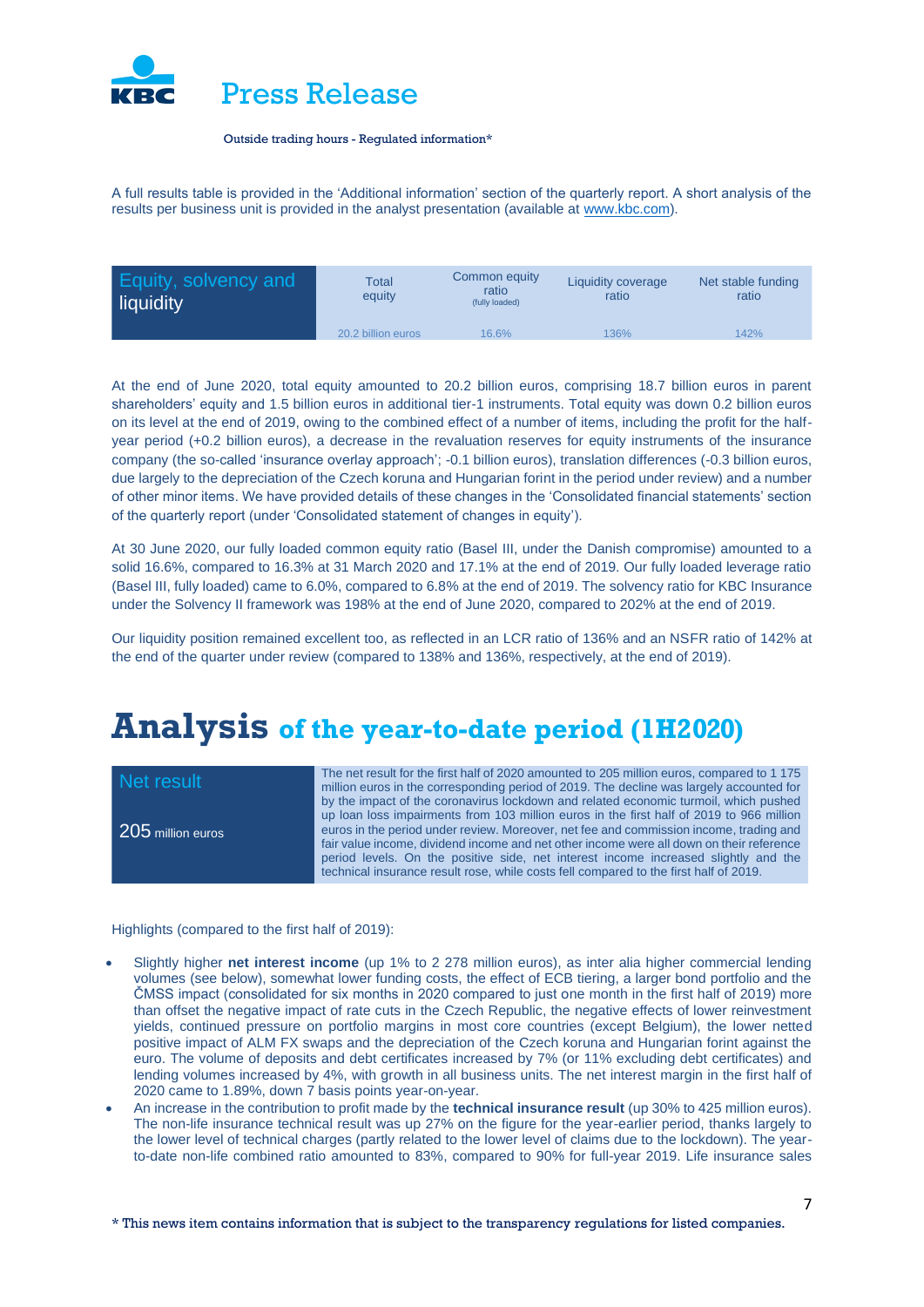

(988 million euros) were up by 1%, with the increase in sales of unit-linked products being partly offset by a decrease in sales of guaranteed-interest products.

- Lower **net fee and commission income** (down 3% to 816 million euros), attributable primarily to a decline in fees for asset management services (lower sales and a lower level of assets under management). At the end of June 2020, total assets under management amounted to 202 billion euros, down 4% on the level recorded a year earlier (-1% price decrease, -3% net outflow).
- Lower **trading and fair value income** (down from 97 million euros to -132 million euros). The figure for the first six months of the year is the result of a huge drop in the first quarter (the outbreak of the coronavirus crisis initially caused stock markets to tumble, credit spreads to widen and long-term interest rates to fall) followed by a significant, but still partial, recovery in the second quarter.
- A lower level of all **other income items combined** (down 45% to 135 million euros) attributable to the fact that the reference period had included the ČMSS-related positive one-off gain of 82 million euros and also – to a lesser extent – to lower dividend income.
- Lower **operating expenses** (down 2% to 2 242 million euros). Excluding bank taxes, operating expenses were down 3%, thanks to items such as a reduction in FTEs, lower accruals for variable remuneration, lower travel, marketing, facilities and event costs and the depreciation of the Czech koruna and Hungarian forint against the euro. These items more than offset the higher depreciation charges and the ČMSS impact (consolidated for six months in 2020 compared to just one month in the first half of 2019), among other things. The year-to-date cost/income ratio came to 66%, or an adjusted 59% when bank taxes are evenly spread throughout the year and certain non-operating items are excluded (compared to 58% for full-year 2019).
- A significant increase in **loan loss impairment charges** (net addition of 966 million euros, compared to 103 million euros in the first half of 2019). Over 80% (789 million euros) of these impairment charges in the period under review was related to collective impairment charges for the coronavirus crisis, with 639 million euros based on a 'management overlay' and 150 million euros captured by the ECL models through updated macroeconomic variables. As a result, the credit cost ratio for the whole group went up to 0.64%, compared to 0.12% for full-year 2019.
- The 205-million-euro **net result** for the first half of 2020 breaks down as follows: 119 million euros for the Belgium Business Unit (down 445 million euros on the year-earlier level), 165 million euros for the Czech Republic Business Unit (down 260 million euros), -11 million euros for the International Markets Business Unit (down 185 million euros) and -68 million euros for the Group Centre (down 79 million euros). The result for the International Markets Business Unit for the first half of 2020 included -3 million euros for Slovakia, 25 million euros for Hungary, 24 million euros for Bulgaria and -58 million euros for Ireland.

# Risk statement, economic views and guidance

### **Risk statement**

As we are mainly active in banking, insurance and asset management, we are exposed to a number of typical risks for these financial sectors such as – but not limited to – credit default risk, counterparty credit risk, concentration risk, movements in interest rates, currency risk, market risk, liquidity and funding risk, insurance underwriting risk, changes in regulations, operational risk, customer litigation, competition from other and new players, as well as the economy in general. KBC closely monitors and manages each of these risks within a strict risk framework, but they may all have a negative impact on asset values or could generate additional charges beyond anticipated levels.

At present, a number of items are considered to constitute the main challenges for the financial sector. These stem primarily from the impact of the coronavirus crisis on the global economy and, in particular, the financial sector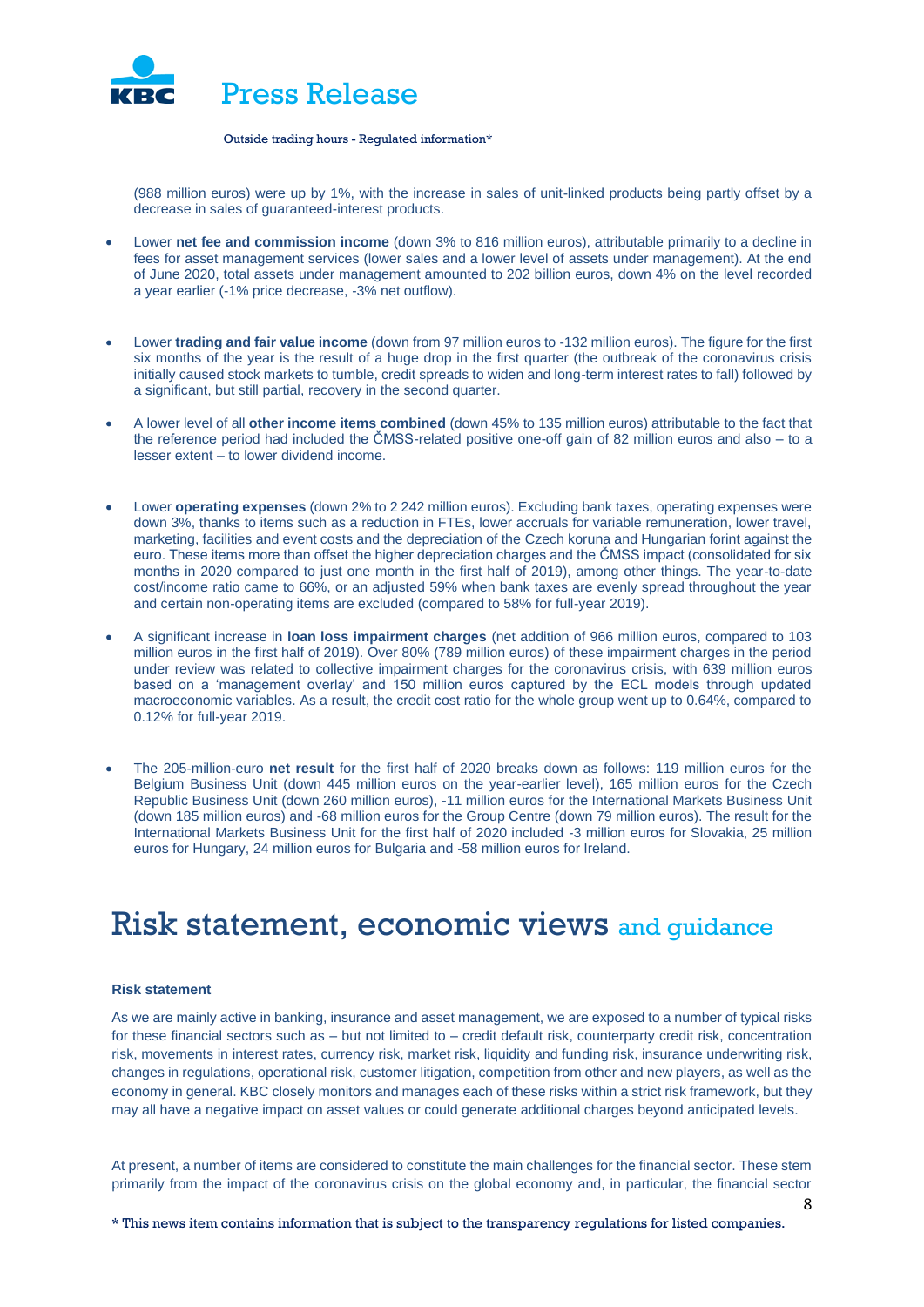

(including credit, market and liquidity risks and the impact of persisting low interest rates on our results). These risks come on top of risks relating to macroeconomic and political developments, such as Brexit and trade conflicts, all of which affect global and European economies, including KBC's home markets. Regulatory and compliance risks (including anti-money laundering regulations and GDPR) remain a dominant theme for the sector, as does enhanced consumer protection. Digitalisation (with technology as a catalyst) presents both opportunities and threats to the business model of traditional financial institutions, while climate-related risks are becoming increasingly prevalent. Finally, cyber risk has become one of the main threats during the past few years, not just for the financial sector, but for the economy as a whole.

We provide risk management data in our annual reports, quarterly reports and dedicated risk reports, all of which are available a[t www.kbc.com.](http://www.kbc.com/)

### **Our view on economic growth**

Global economic growth suffered in the second quarter from the coronavirus (Covid-19) pandemic shock, leading to an unprecedented fall in quarterly GDP growth in the euro area and the US. Belgium followed the general euro area trend, whereas Ireland outperformed it, relatively speaking. Central and Eastern European countries were severely hit, too. During the second quarter, however, most advanced economies reopened their economies after intensive lockdown periods, initiating a strong recovery. This rebound became visible in all major economies, with China leading the way and returning to positive growth levels in the second quarter. Sentiment indicators and other data point to a similarly strong recovery in the euro area and the US. Nevertheless, caution is warranted, as the path to recovery could turn out to be a long and bumpy one, and will be heavily reliant on how the Covid-19 situation pans out. New virus outbreaks will undoubtedly slow down the recovery. The other main risk factors include the resurgence of the US-China trade and economic conflict and ongoing Brexit negotiations. Our base-case scenario assumes a steady but gradual path to recovery in both Europe and the US. We forecast for the European and US economy a strong recovery in the third and fourth quarter of 2020 and a continued recovery in 2021. However, risks are tilted to the downside. New outbreaks of Covid-19 followed by partial or full lockdowns may temporarily disrupt the course of recovery. We expect real GDP levels in the euro area to recover to their pre-coronavirus levels by the end of 2023 at the earliest.

Despite the expected recovery, the economic damage caused by the pandemic will be substantial. However, some negative effects have been postponed thanks to the temporary unemployment schemes and temporary moratoria on loans that mitigated the initial impact of the Covid-19 crisis. We expect European unemployment rates to go up in the second half of 2020 and in 2021. Moreover, we expect bankruptcies among European firms to increase, but the effect will be spread over a number of years. Hence non-performing loan ratios will gradually climb.

### **Our view on interest rates and foreign exchange rates**

The recovery is strongly supported by monetary and fiscal stimuli. We expect the ECB – and the Czech and Hungarian National Banks – to keep their policy rates unchanged in the years to come. Additional monetary stimulus measures by the ECB are likely, in the form of additional quantitative easing, in particular by extending the Pandemic Emergency Purchasing Programme. These market interventions will also guarantee low longer-term interest rates and compressed intra-EMU spreads in the coming years, despite country-specific risks (particularly in Southern Europe) and a structural upswing in public deficits and public debt ratios across Europe. Moreover, the ECB will continue to support European financial institutions through the TLTROs and the tiered deposit rate instrument. In recent months, fiscal stimuli have been extended substantially, both at EU level and by the EU member states. The 'Next Generation EU' instrument, launched by the European Commission and approved by the European Council, creates a tool for financial solidarity within the EU and has clearly succeeded in calming the financial markets. Moreover, the number and span of fiscal stimulus initiatives launched by national EU governments continue to increase. Combined monetary and fiscal stimulus will underpin the recovery in Europe, similar to the policy initiatives launched in the US.